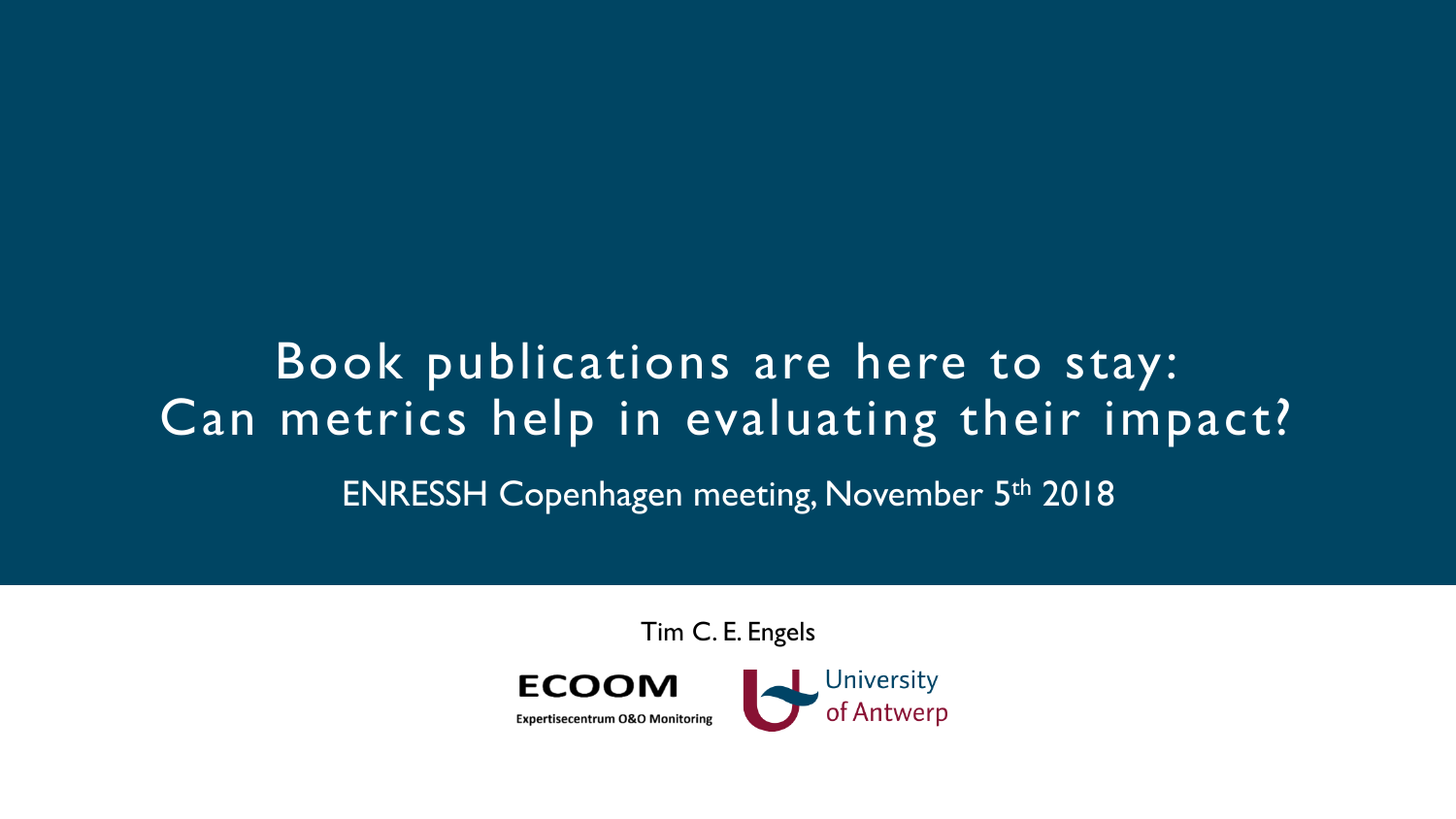### **Purpose**

To encourage participants in the ENRESSH-network and beyond to further explore and engage with book metrics, including the need for identifiers and metadata that will facilitate them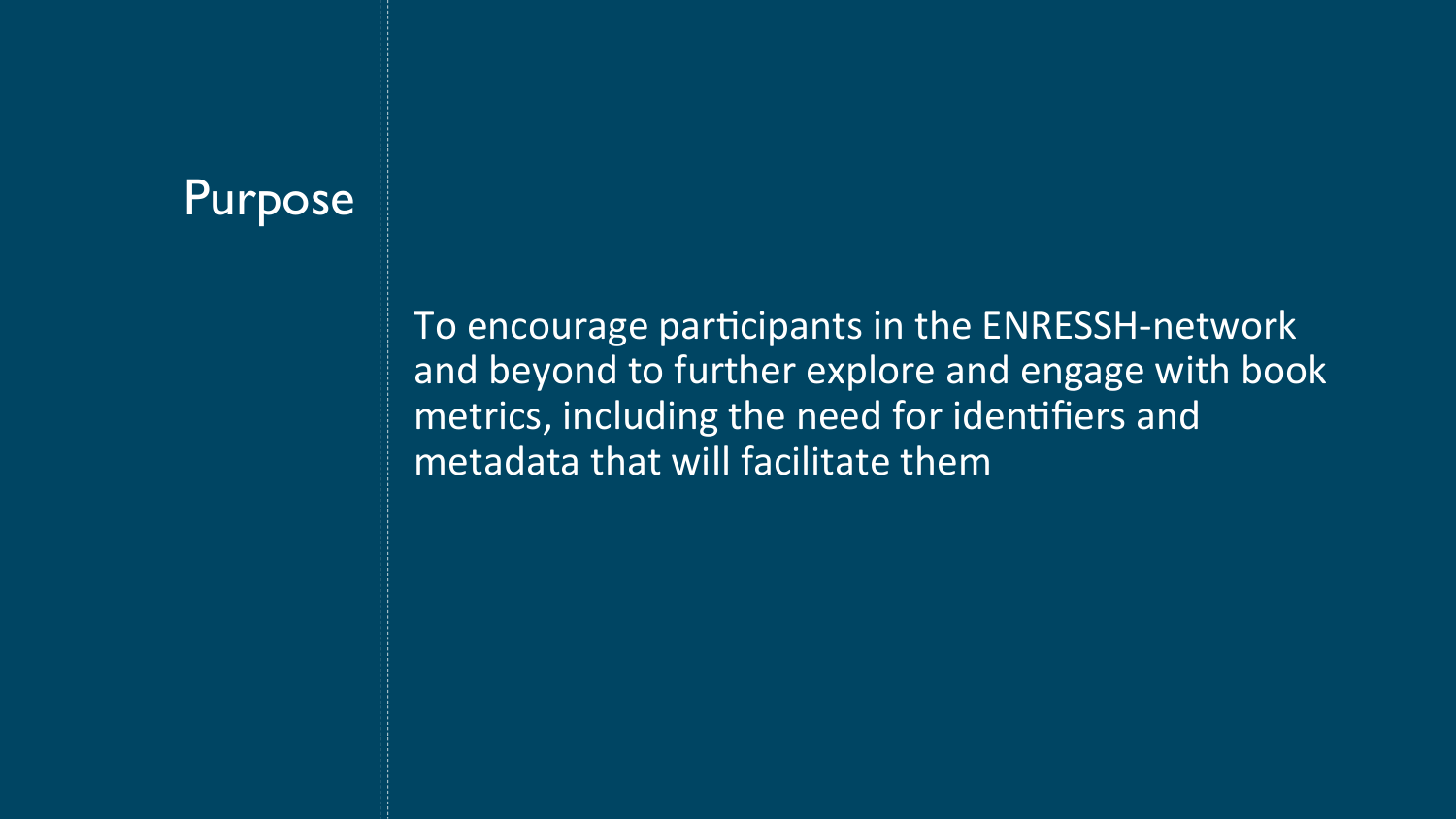## Why this focus?

Books too are going digital

Book publishing takes a prominent role in SSH (Engels et al, ASLIB, 2018, https://doi.org/10.1108/AJIM-05-2018-0127

Bibliometric studies mostly start from existing collections, e.g. Scopus or Clarivate books, Amazon, PlumX, …

Research evaluation often considered to be at odds with book publishing: Perhaps because SSH book impact, both scholarly and societal in particular, is hardly traced ?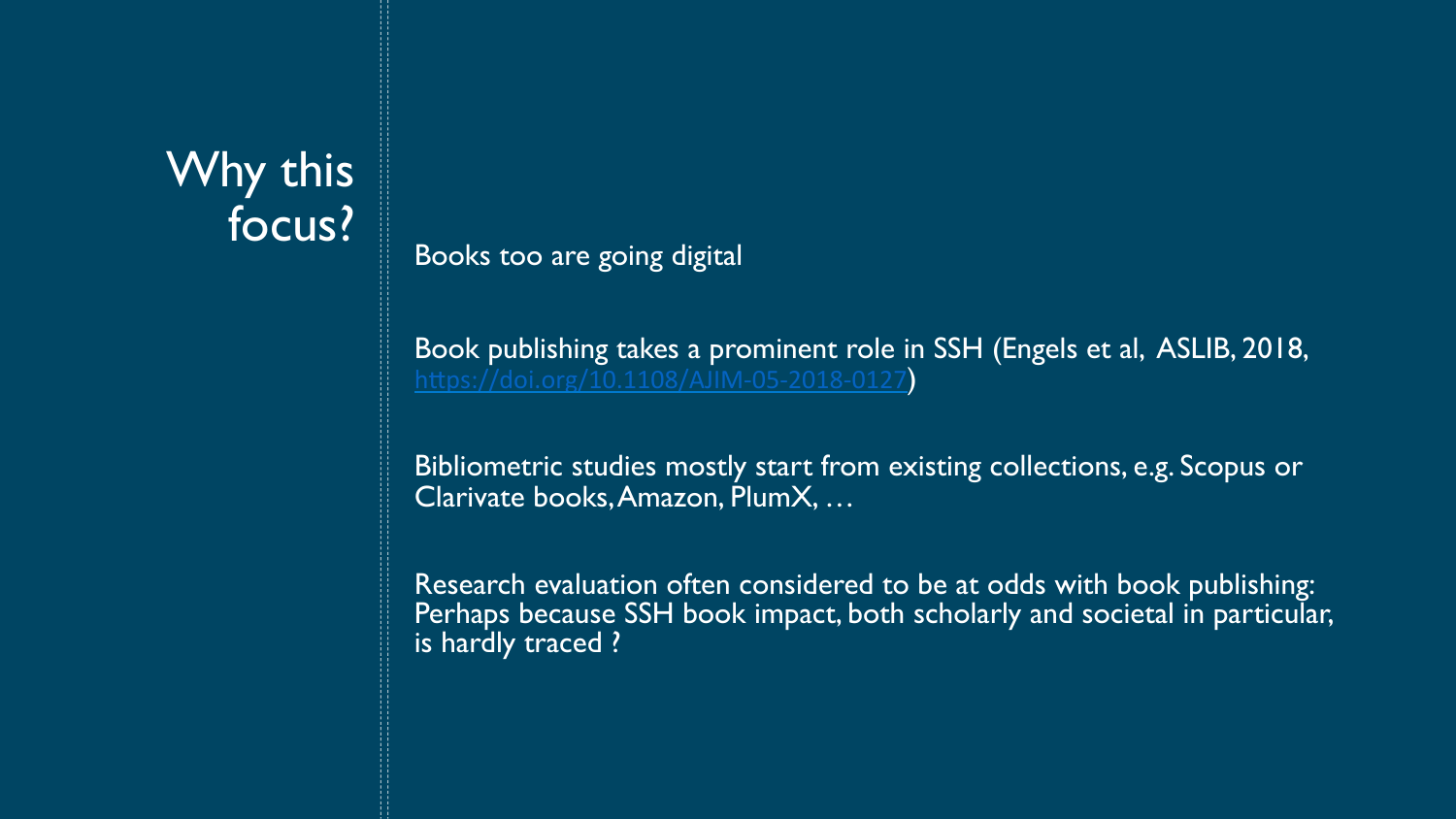## Monographs in humanities and social sciences

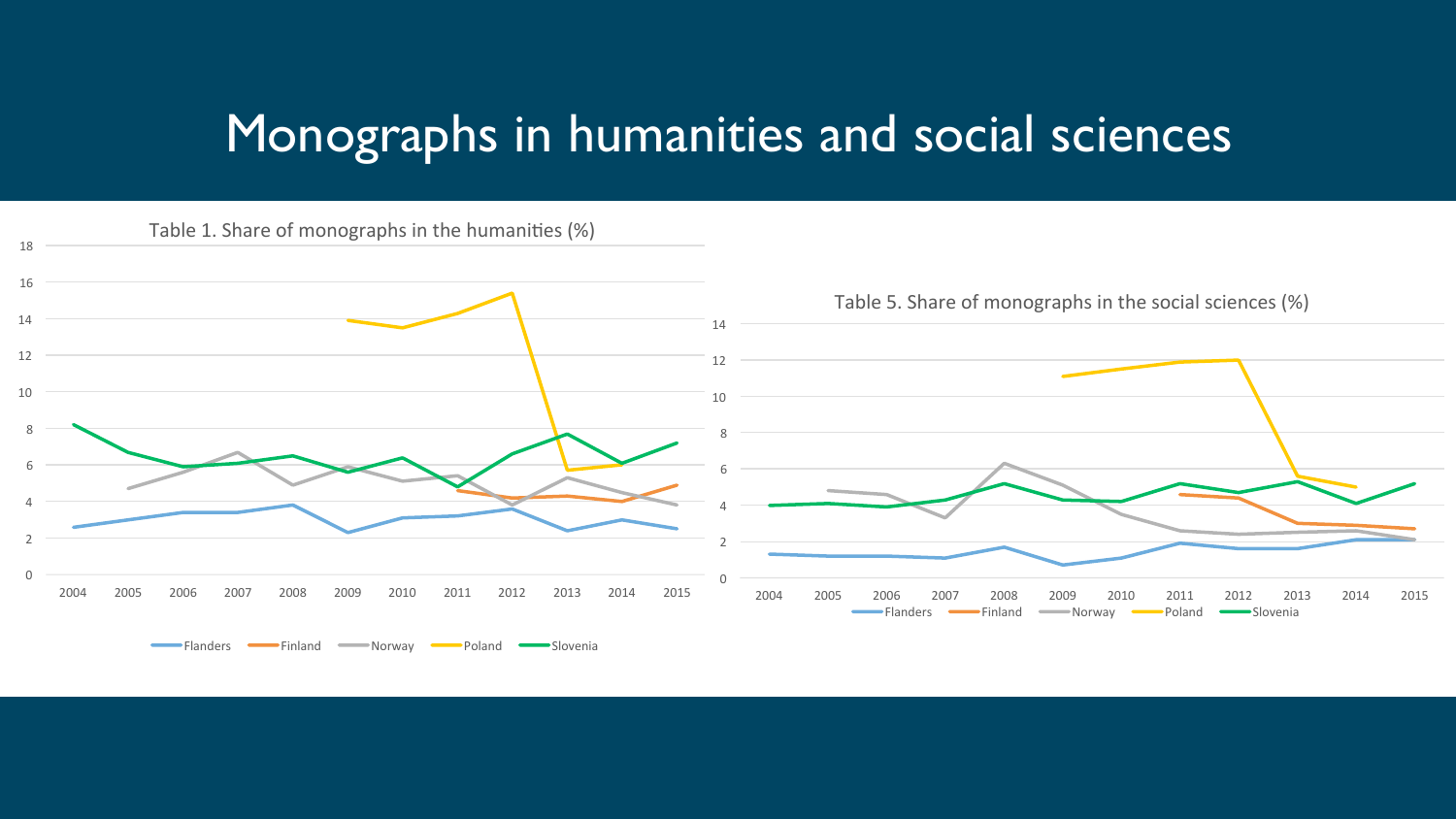### Book chapters in humanities and social sciences

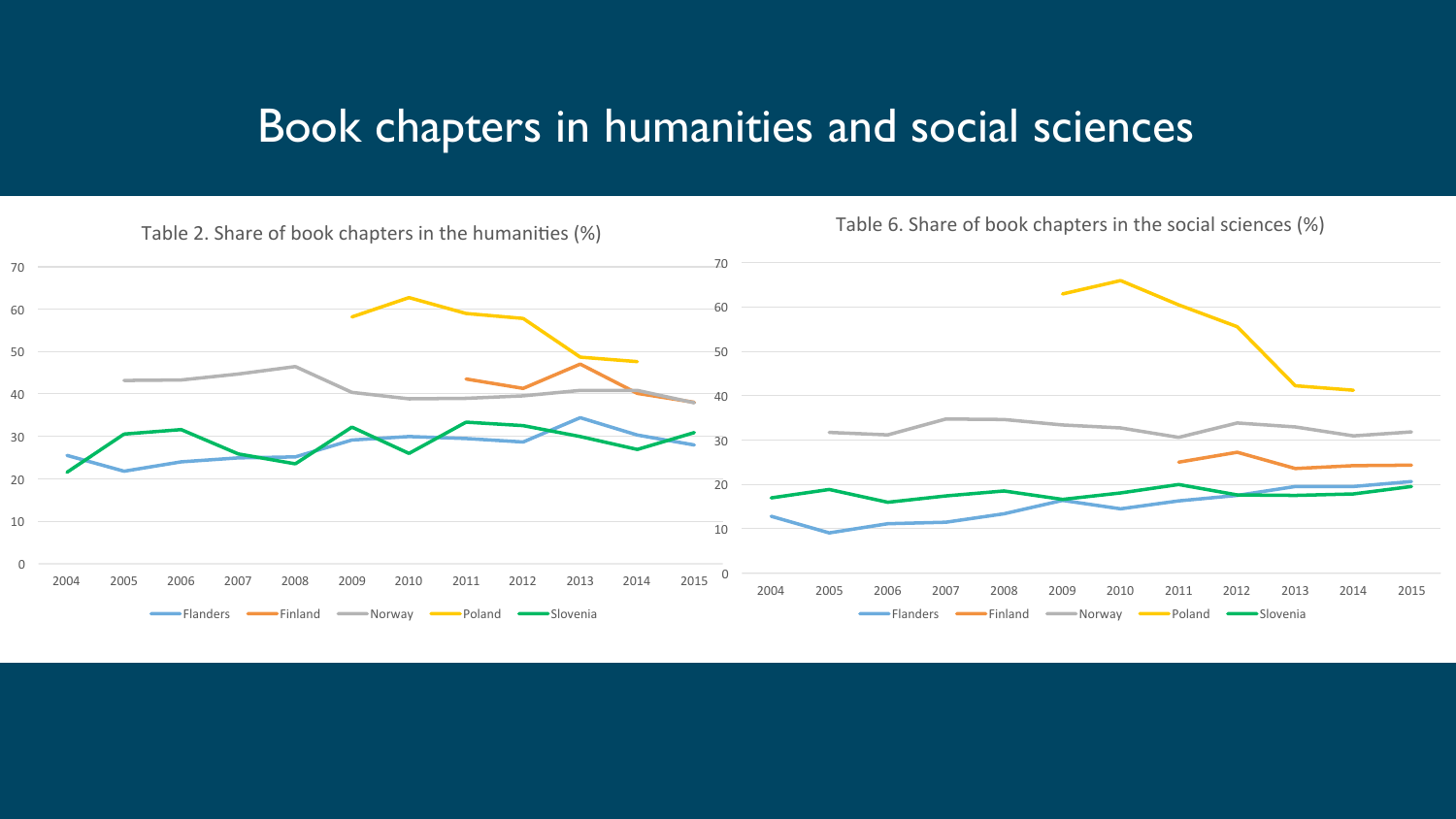## Some challenges for SSH books in the digital era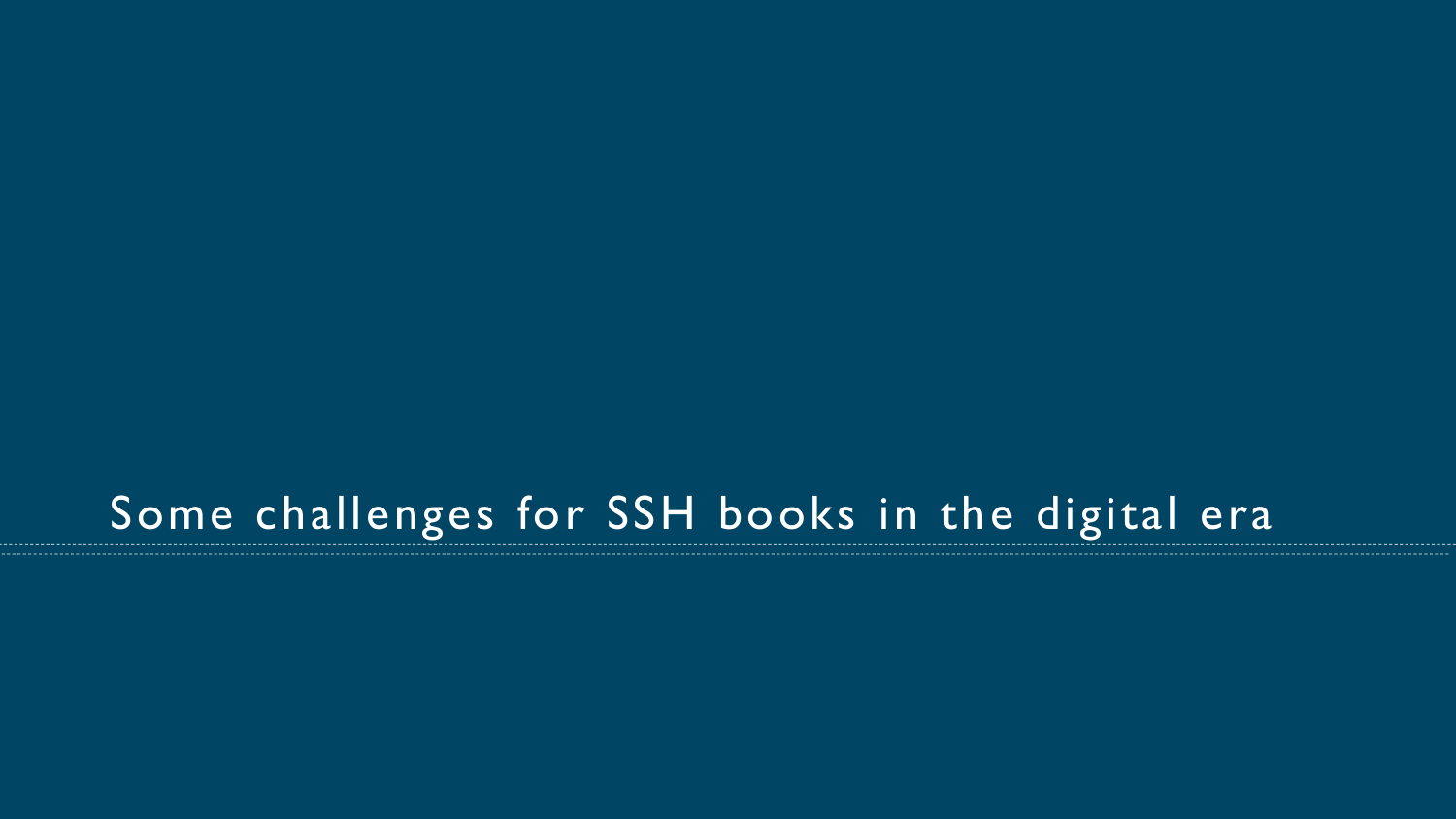### Go digital

Adapt existing tools (e.g. DOIs) to the needs of books

Ensure findability, visibility and traceability of usage of books

Therefore, shift to (immediate) open access at reasonable costs and in concertation with publishers and other actors

Quality assurance systems, including the need for postpublication review and the tradition of open identities in several countries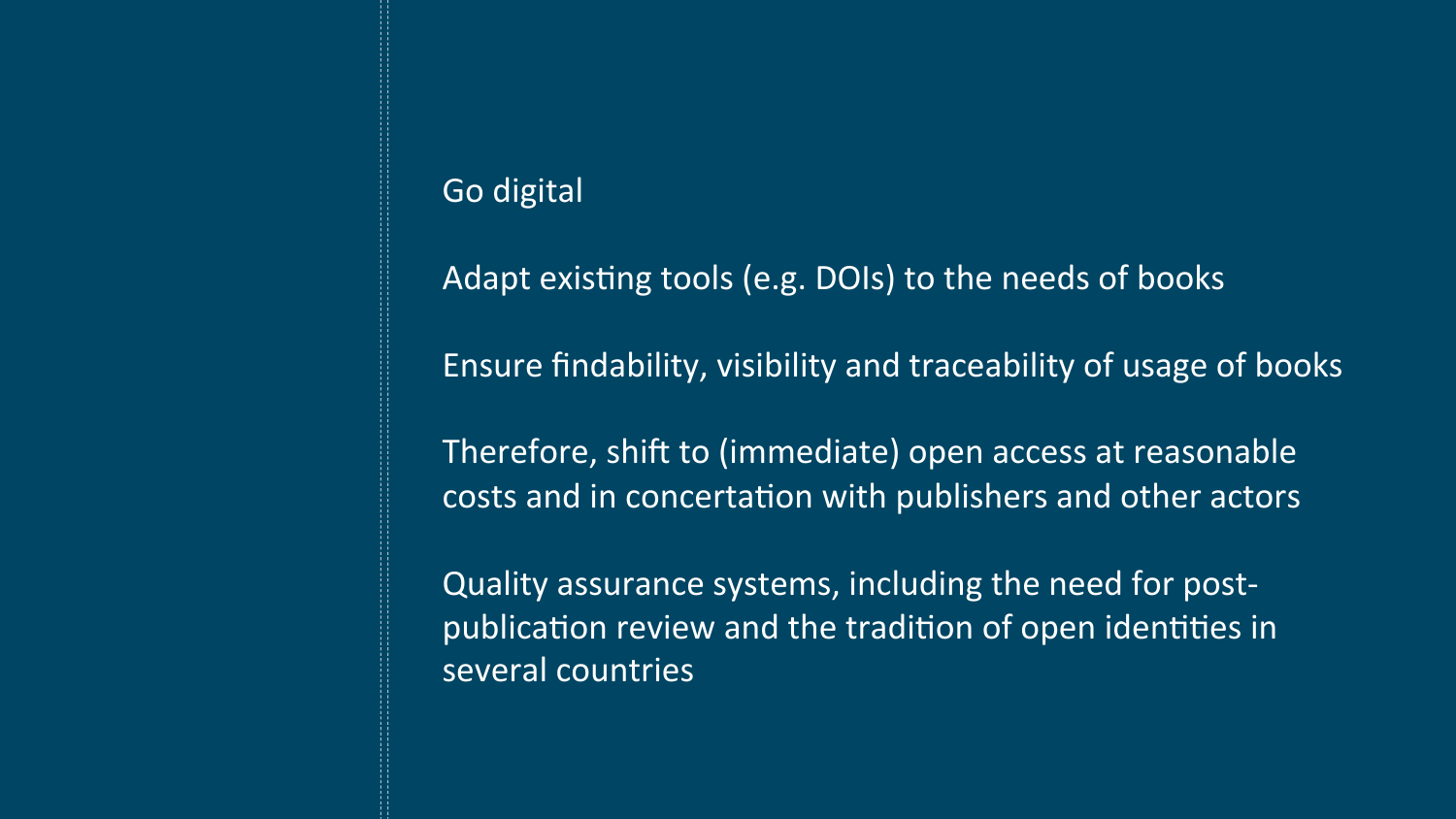# Some results

### **Background**

from Carmeron Neylon et al. (2018). The visibility of open access monographs in a European Context. Knowledge Unlatched Research: Report for OPERAS-D.

> OPERAS-D = Design of Open Access Publications in European Areas for Social sciences and humanities

Focused on the development of European resesearch infrastructure for the development of open scholarly communication

Ensure that scholarly books are integrated into digital landscapes of scholarship, which is particularly relevant for the SSH

Test visivility of the books (N-ISBNs = 11.000) of OPERAS-D network partners in different catalogues, in web search and in general information flows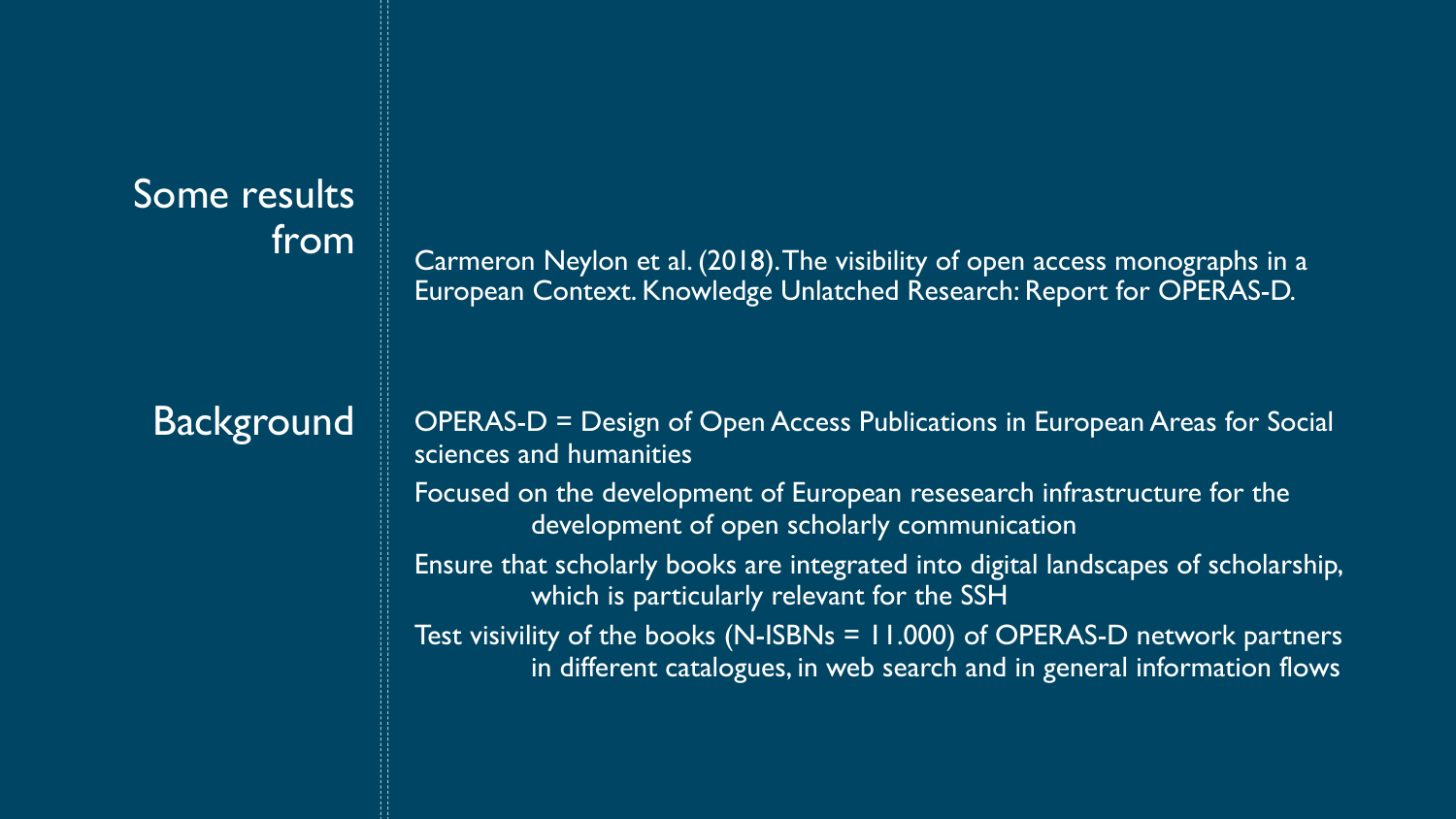## Neylon et al (2018): OA monographs in catalogues

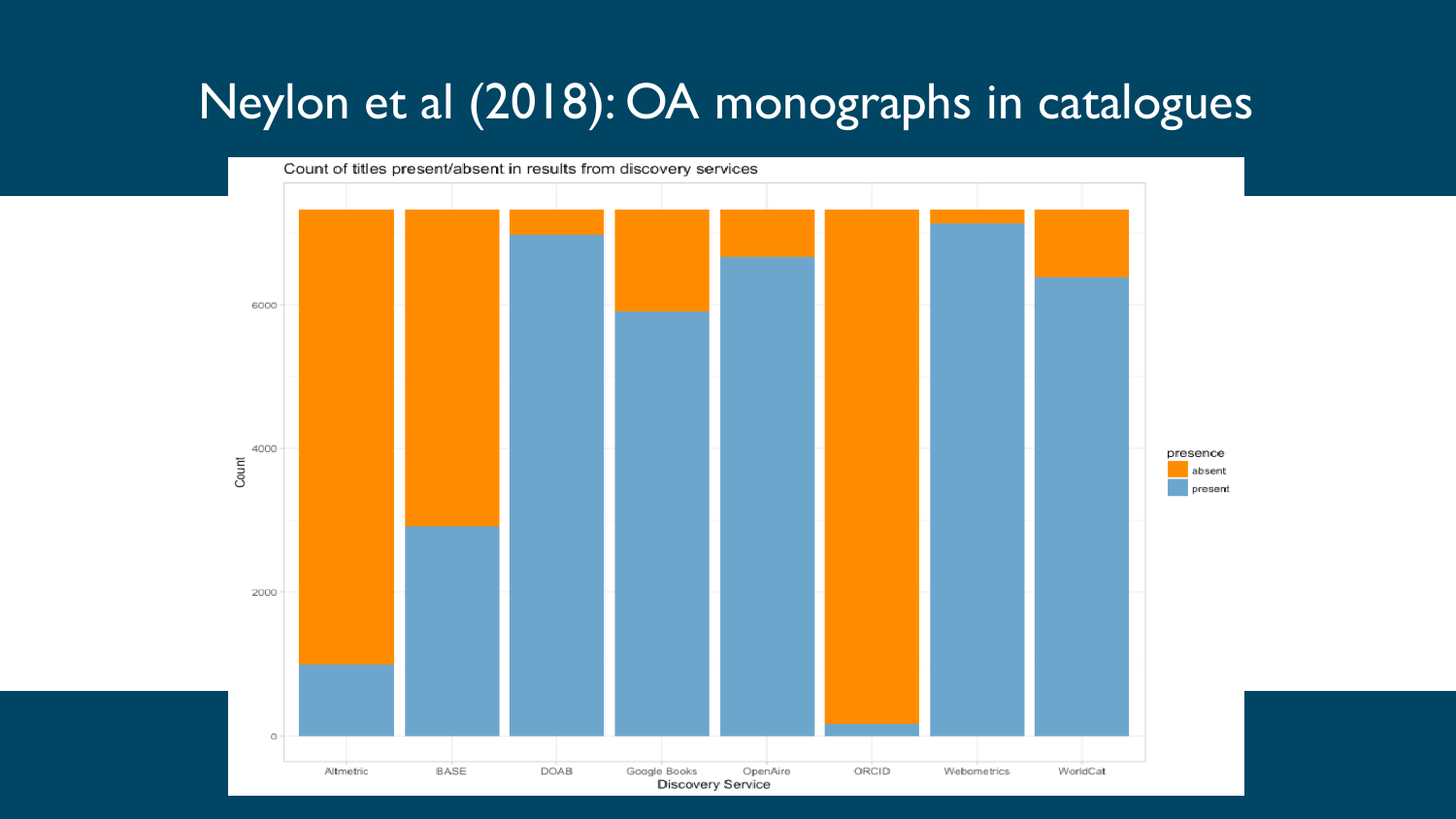## Neylon et al (2018) : Distribution of sites by language

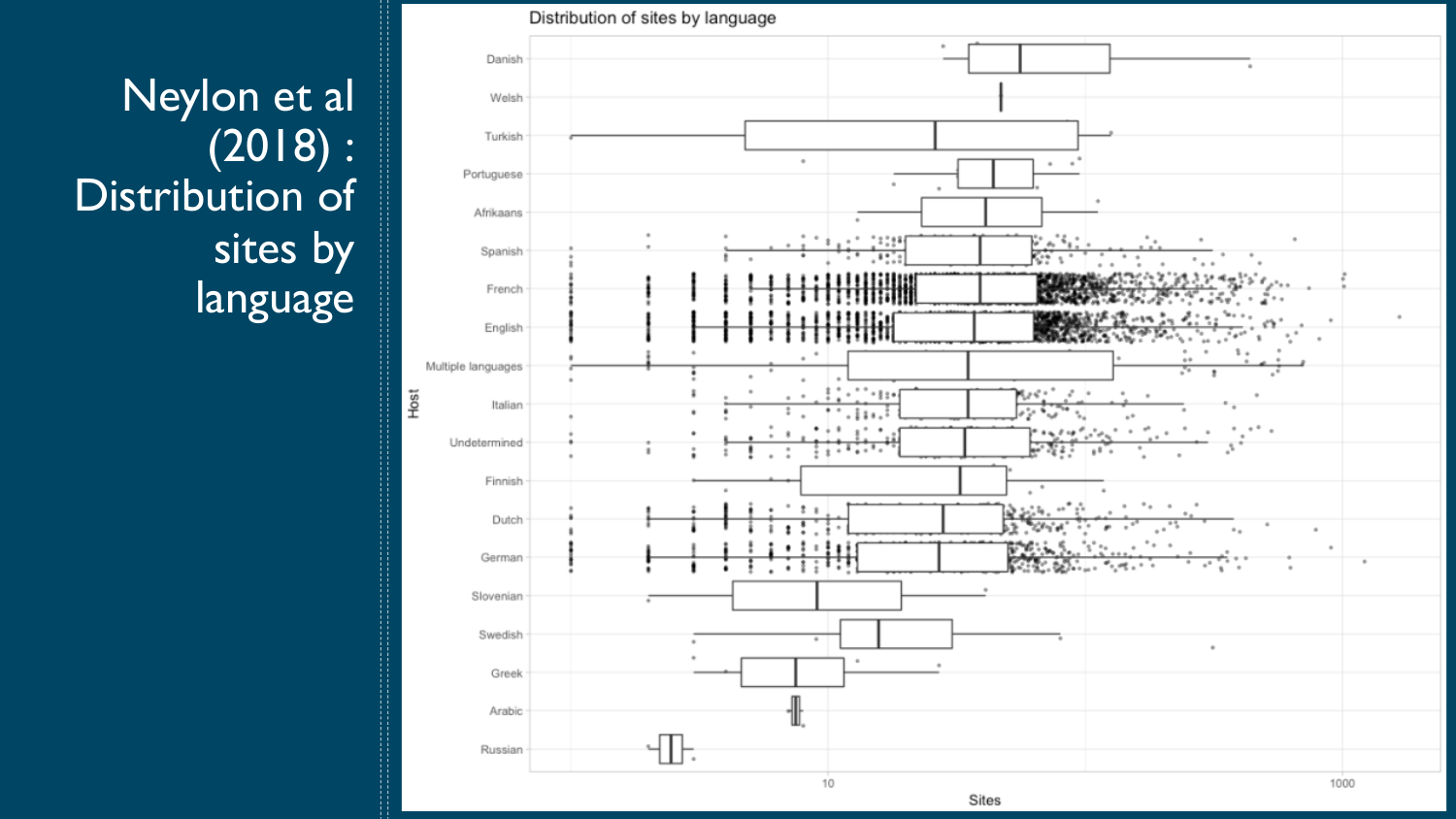### Neylon et al (2018): Top publication language (Webometrics Analyst 2.0)

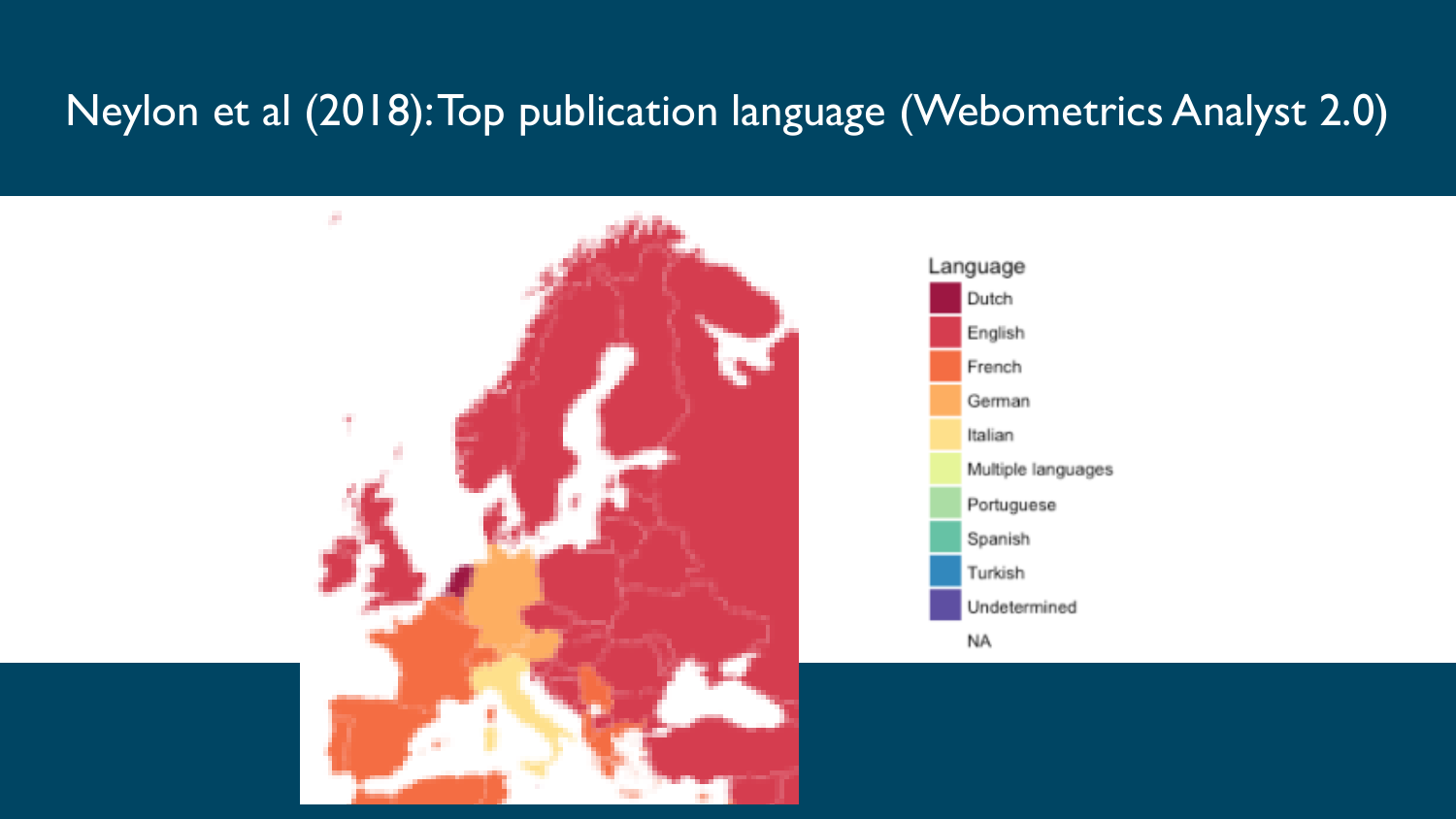## **Conclusion**

Book publications are and remain vital for the SSH

Hence book publications should be taken into account fully in research evaluation

To facilitate that, encouragement of books as digital objects and there traceability is needed